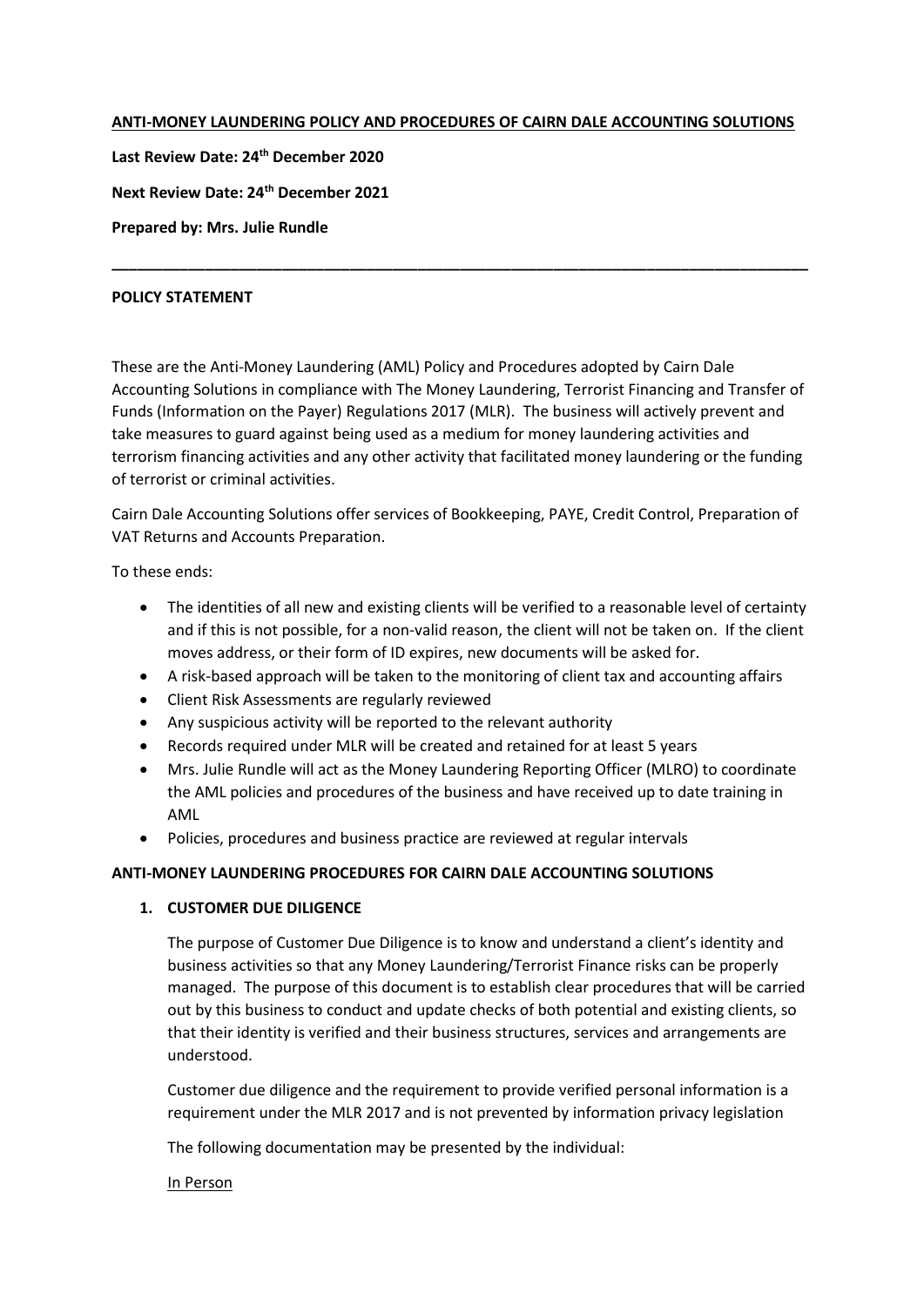- Either a passport, driver's license, or government issued document featuring a matching photograph of the individual and a full name and date of birth, matching those provided.
- An original recent utility bill, or government issued document with the same and address matching those provided by the individual.

#### Not in Person

As in Person but additionally:

Any government issued document that provides the date of birth, NI or Tax number or other such government identifier.

- Other forms of identity confirmation, such as evidence of a long standing relationship with the client, or a letter of assurance from independent and reliable persons or organisations, who have dealt with the client for some time, may also provide a reasonable level of certainty.
- Video conferencing will be used if it is not possible to meet the client.

A Checklist has been prepared for this purpose and this will be used in every case to ensure all the relevant questions are covered.

The Checklist will also be used to make a record of the information provided by the client. The range of documents required will depend on the type of client business, the services provided by the client and including the client's association or status as a Politically Exposed Person.

All completed Customer Due Diligence information checklists will be retained for 5 years even where no engagement ensues.

Only when approved by Mrs. Julie Rundle will a letter of engagement be sent to all clients. Where a client provides false information, any engagement will be declined. In the case of an existing client the engagement will be terminated and a disengagement letter will be sent. If the Customer Due Diligence process cannot be completed, then Cairn Dale will cease transactions and a SAR will be considered in these circumstances.

The Customer Due Diligence information checklist will be completed following an enquiry and once it is established the enquirer is a potential client.

Customer Due Diligence will be updated where there is a change in the client's circumstances or their Identity Documents provided have expired.

Engagement/Disengagement letters will be sent without delay.

All hard copy Client Due Diligence information will be stored in a named client file and kept locked in a filing cabinet in my premises.

All digital copies are kept on a password protected laptop with AntiVirus and VPS Protection.

It is the responsibility of Mrs. Julie Rundle to fully complete the information checklist and is responsible for assessing the requirement for additional identity material or further information. Mrs. Julie Rundle is responsible for ensuring validation of identities and necessary checks on client business structure, services or arrangements and is responsible for making sure that all engagement/disengagement letters are sent and copies kept.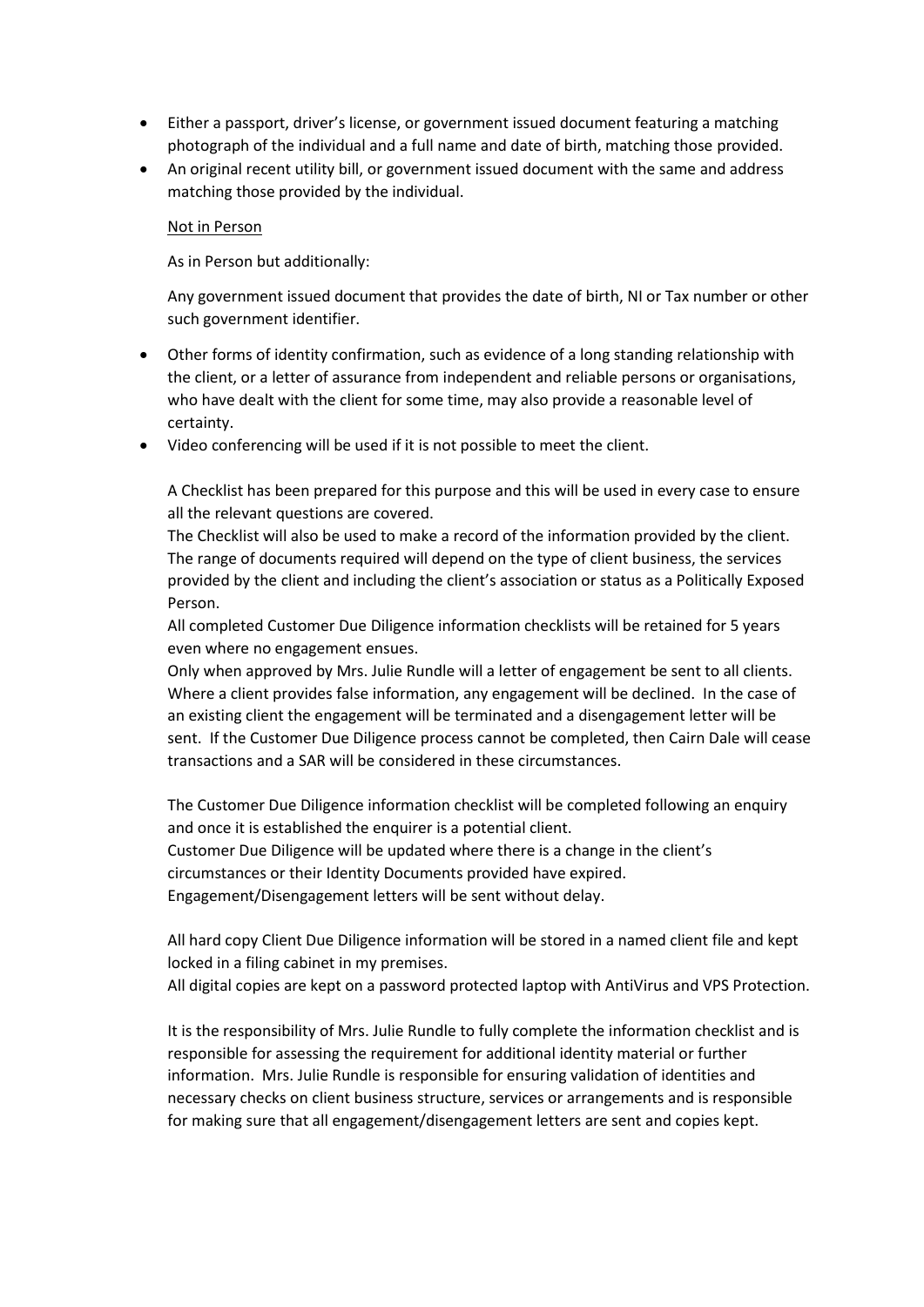Mrs. Julie Rundle will review Customer Due Diligence on file for each client at least once annually, or sooner if the Firm becomes aware of any significant changes affecting the Client or their business, using a risk based approach. These Procedures will be reviewed every two years to identify improvement.

# **2. RISK ASSESSMENT AND ONGOING MONITORING**

A Risk Assessment will be completed on all clients and all work will be monitored whilst preparing the books, or conducting any other business with the client.

The business will actively not accept high-risk clients that are identified as follows:

- Clients with businesses that handle complex unusually large transactions for their size of business.
- Clients with larger one-off transactions, or a number of transactions carried out by the same customer in a short space of time.
- Clients with complex business ownership structures with the potential to conceal underlying beneficiaries.
- Clients based in or conducting business in or through, a high-risk jurisdiction, or a jurisdiction with known higher levels of corruption, organised crime or drug production/distribution.
- Situations where the source of funds cannot be easily verified.
- Unusual patterns of transactions that have not apparent economic or visible lawful purpose.
- Money sent to or received from areas know to have high levels of criminality or terrorist activity.

The following are examples of changes in a client's situation that may be considered suspicious:

- A sudden increase in business from an existing customer;
- Uncharacteristic transaction which are not in keeping with the customer's known activities;
- Peaks of activity at particular locations or at particular time;
- Unfamiliar or untypical types of customer transaction.

Whenever there is cause for suspicion, the client will be asked to identify and verify the source or destination of the transactions, whether they be individuals or company beneficial owners.

No action need to be taken if there is no cause for suspicion.

# **3. EDD, SDD and PEP's**

Enhanced customer due diligence and monitoring (EDD) is required by the Money Laundering, Terrorist Financing and Transfer of Funds (Information on the Payer) Regulations 2017 (MLR 2017) in any situation where there is a higher risk of money laundering or terrorist financing. It must also be carried out in certain prescribed situations. For example, where clients have unnecessarily complex or opaque business structures, the transactions are unusual or lack an obvious purpose, the client is not present, or the client is a politically exposed person (PEP). One other situation is where the business relationship or transaction is with a person established in a 'high-risk third country'. A Search will be done on the internet for Politically Exposed Persons. Simplified Due Diligence will be used where the risk of money laundering is low.